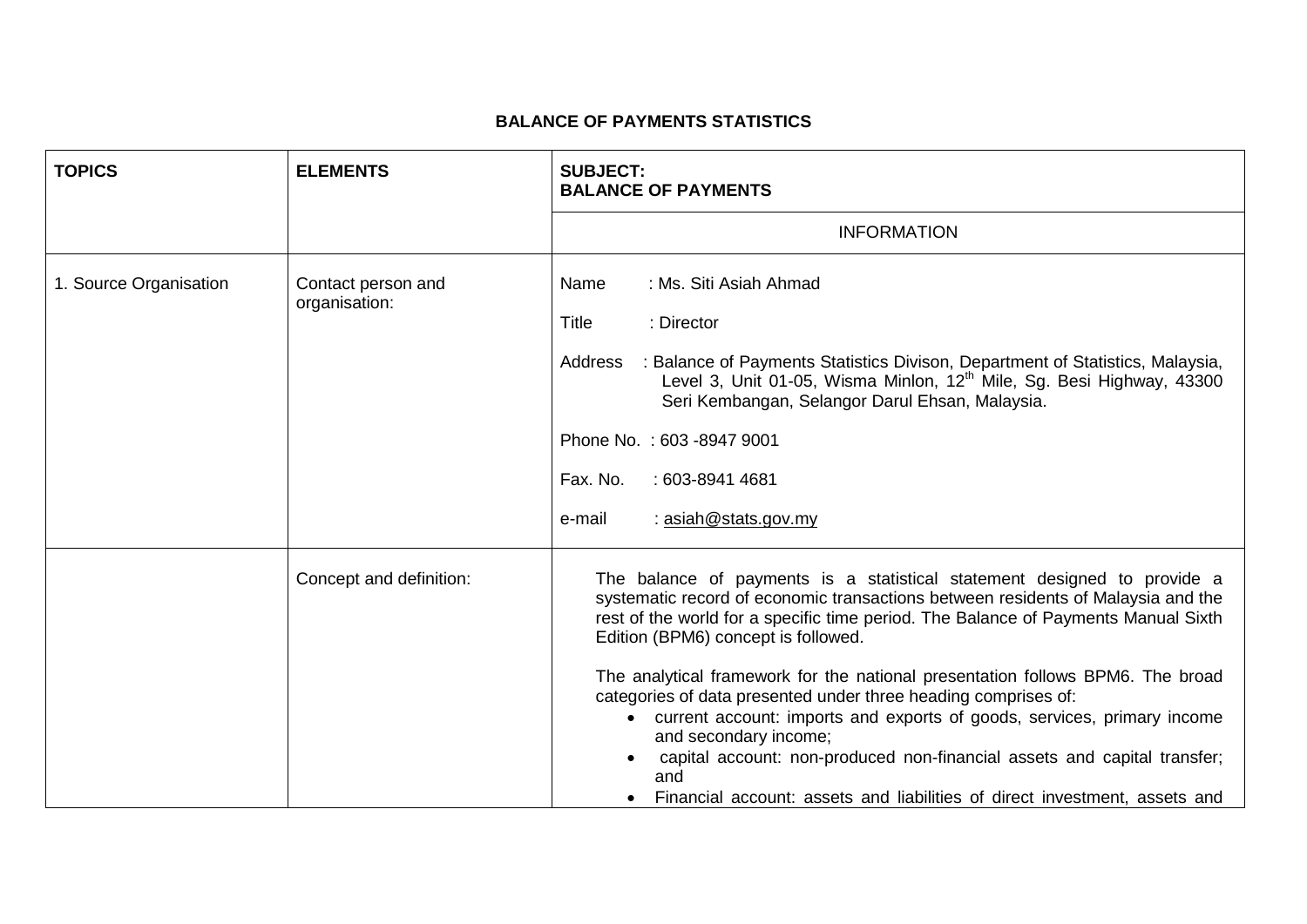|                                    | liabilities of portfolio investment, financial derivatives and other investments<br>and reserve asset                                                                                                                                                                                                                                                                                                                                                                                                                                                                                                                                                                                                                                                                                                                                                                                                                                                                                                                                                                                                                                                                                                                                                                                                                                              |
|------------------------------------|----------------------------------------------------------------------------------------------------------------------------------------------------------------------------------------------------------------------------------------------------------------------------------------------------------------------------------------------------------------------------------------------------------------------------------------------------------------------------------------------------------------------------------------------------------------------------------------------------------------------------------------------------------------------------------------------------------------------------------------------------------------------------------------------------------------------------------------------------------------------------------------------------------------------------------------------------------------------------------------------------------------------------------------------------------------------------------------------------------------------------------------------------------------------------------------------------------------------------------------------------------------------------------------------------------------------------------------------------|
| Name of collection/source<br>used: | Survey on International Investment Position (IIP)<br>i)<br>ii)<br>Survey of International Trade in Services (ITS)                                                                                                                                                                                                                                                                                                                                                                                                                                                                                                                                                                                                                                                                                                                                                                                                                                                                                                                                                                                                                                                                                                                                                                                                                                  |
| Direct source:                     | Department of Statistics Malaysia<br>$\bullet$<br>Bank Negara Malaysia (Central Bank)<br>$\bullet$<br><b>Economic Planning Unit</b><br>$\bullet$<br><b>Tourism Malaysia</b><br>$\bullet$<br><b>Immigration Department</b><br>$\bullet$<br>Malaysia Healthcare Travel Council<br>$\bullet$<br>Ministry of Foreign Affairs<br>$\bullet$<br>Ministry of Higher Education<br>$\bullet$<br>National Archives of Malaysia<br>$\bullet$<br><b>National Audit Department</b><br>$\bullet$<br>Royal Malaysian Customs Department<br>$\bullet$<br>Attorney General's Chamber of Malaysia<br>$\bullet$<br>Ministry of Higher Education<br>$\bullet$<br><b>Public Services Department</b><br>$\bullet$<br>Ministry of Finance Malaysia<br>$\bullet$<br>Ministry of Health Malaysia<br>$\bullet$<br>Ministry of Youth and Sports Malaysia<br>$\bullet$<br>Ministry of Home Affairs<br>$\bullet$<br>Ministry of Urban Wellbeing, Housing and Local Government<br>$\bullet$<br>Ministry of Education Malaysia<br>$\bullet$<br>Ministry of Transport<br>$\bullet$<br>Ministry Of Communications and Multimedia Malaysia<br>$\bullet$<br>Ministry of Women, Family and Community Development<br>$\bullet$<br>Ministry of International Trade and Industry<br>$\bullet$<br>Ministry of Domestic Trade, Co-operatives and Consumerism<br>Ministry of Defence Malaysia |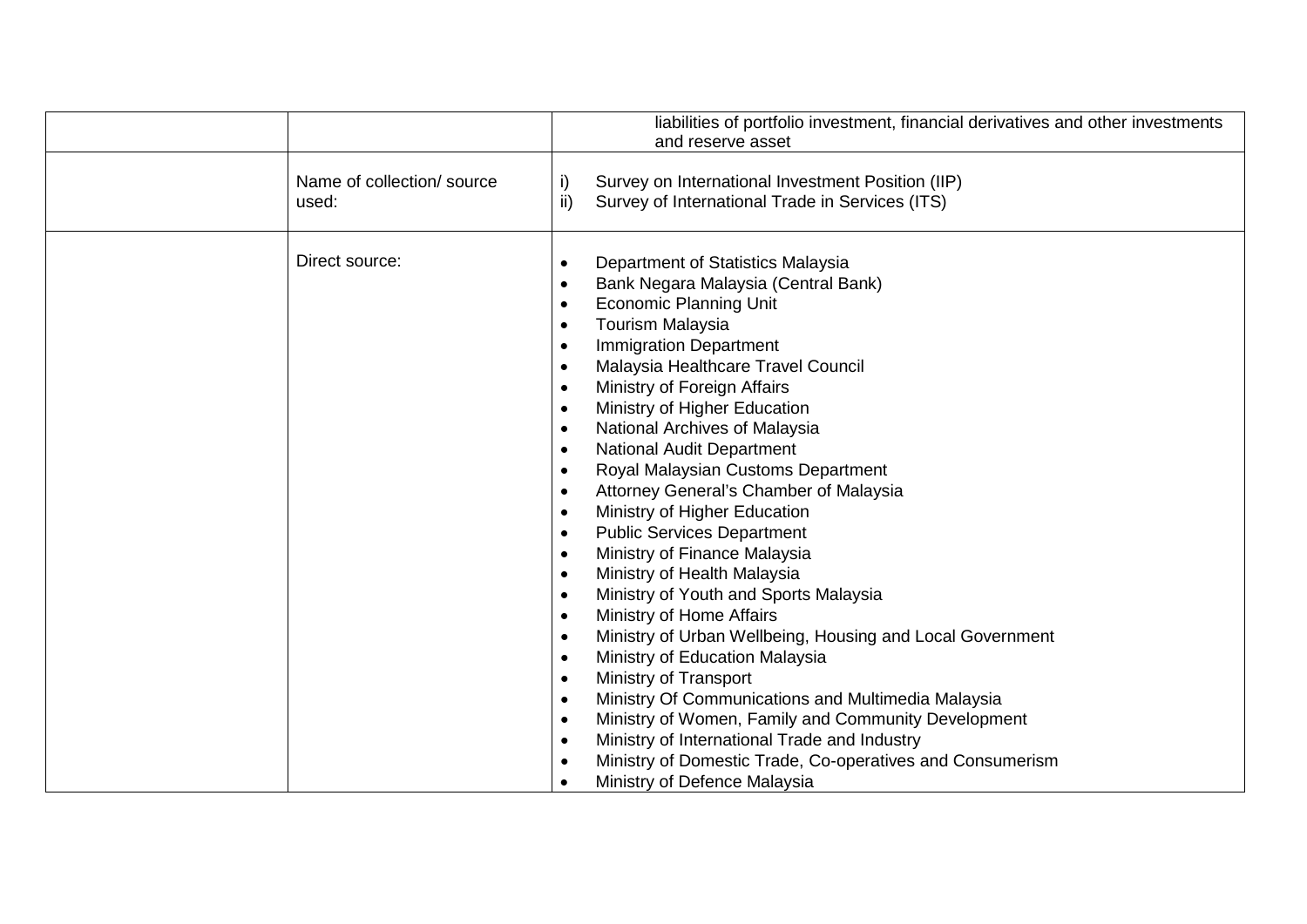|                                          |                                          | Ministry of Agriculture and Agro-Based Industry Malaysia<br>$\bullet$<br>Ministry of Plantation Industries & Commodities<br>$\bullet$<br>Ministry of Science Technology & Innovation Malaysia<br>$\bullet$<br>Ministry of Natural Resources and Environment Home<br>$\bullet$<br>Ministry of Human Resource<br>$\bullet$<br>Minister of Energy, Green Technology and Water<br>$\bullet$<br>Parliament of Malaysia<br>$\bullet$<br>Majlis Keselamatan Negara<br>$\bullet$<br><b>MIMOS</b><br>$\bullet$<br>Malaysian Investment Development Authority<br>$\bullet$<br>Marine Department Malaysia<br>$\bullet$<br>Minerals & Geoscience Department Malaysia (JMG)<br>$\bullet$<br>Malaysian Rubber Board<br>$\bullet$<br>Malaysian Palm Oil Board<br>$\bullet$<br>National Library of Malaysia<br>$\bullet$<br>Implementation Coordination Unit<br>$\bullet$<br>International Organisations in Malaysia<br>$\bullet$ |
|------------------------------------------|------------------------------------------|-------------------------------------------------------------------------------------------------------------------------------------------------------------------------------------------------------------------------------------------------------------------------------------------------------------------------------------------------------------------------------------------------------------------------------------------------------------------------------------------------------------------------------------------------------------------------------------------------------------------------------------------------------------------------------------------------------------------------------------------------------------------------------------------------------------------------------------------------------------------------------------------------------------------|
|                                          | Source periodicity:                      | Quarterly                                                                                                                                                                                                                                                                                                                                                                                                                                                                                                                                                                                                                                                                                                                                                                                                                                                                                                         |
|                                          | Source of Metadata:                      | Under development                                                                                                                                                                                                                                                                                                                                                                                                                                                                                                                                                                                                                                                                                                                                                                                                                                                                                                 |
|                                          | Date last input received from<br>source: | Seven weeks after reference quarter                                                                                                                                                                                                                                                                                                                                                                                                                                                                                                                                                                                                                                                                                                                                                                                                                                                                               |
| 2. Data Characteristic and<br>Collection | Variables collected:                     | <b>Current Account:</b><br>Goods & services<br>Ι.<br>ii.<br>Primary income<br>iii.<br>Secondary income<br>Capital Account - capital transfer and non-financial assets                                                                                                                                                                                                                                                                                                                                                                                                                                                                                                                                                                                                                                                                                                                                             |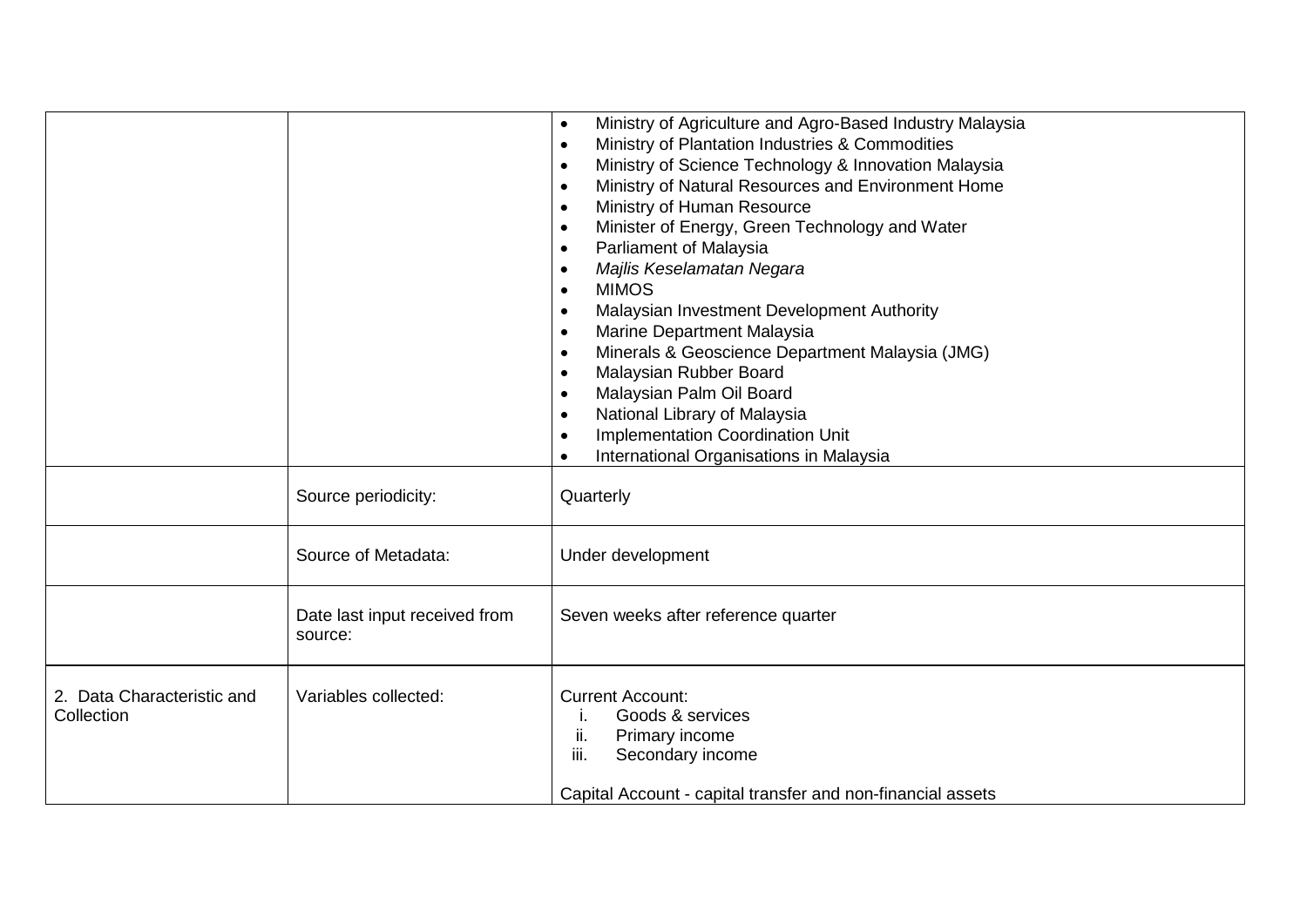|                                                    |                                               | Financial Account - direct investment, portfolio investment and other investment |
|----------------------------------------------------|-----------------------------------------------|----------------------------------------------------------------------------------|
|                                                    | Sampling:                                     | Cut-off                                                                          |
|                                                    | Periodicity:                                  | Quarterly                                                                        |
|                                                    | Reference period:                             | Calendar year                                                                    |
|                                                    | Base period:                                  | n.a.                                                                             |
|                                                    | Date last updated:                            | Quarterly                                                                        |
|                                                    | Link to release calendar:                     | Advance Release calendar                                                         |
|                                                    | Other data characteristics and<br>collection: | n.a.                                                                             |
| 3. Statistical Population and<br>Scope of the Data | Statistical population:                       | Enterprise                                                                       |
|                                                    | Geographical coverage:                        | Malaysia                                                                         |
|                                                    | Sector coverage:                              | All economic sectors (all industries as stipulated in MSIC 2008 ver 1.0)         |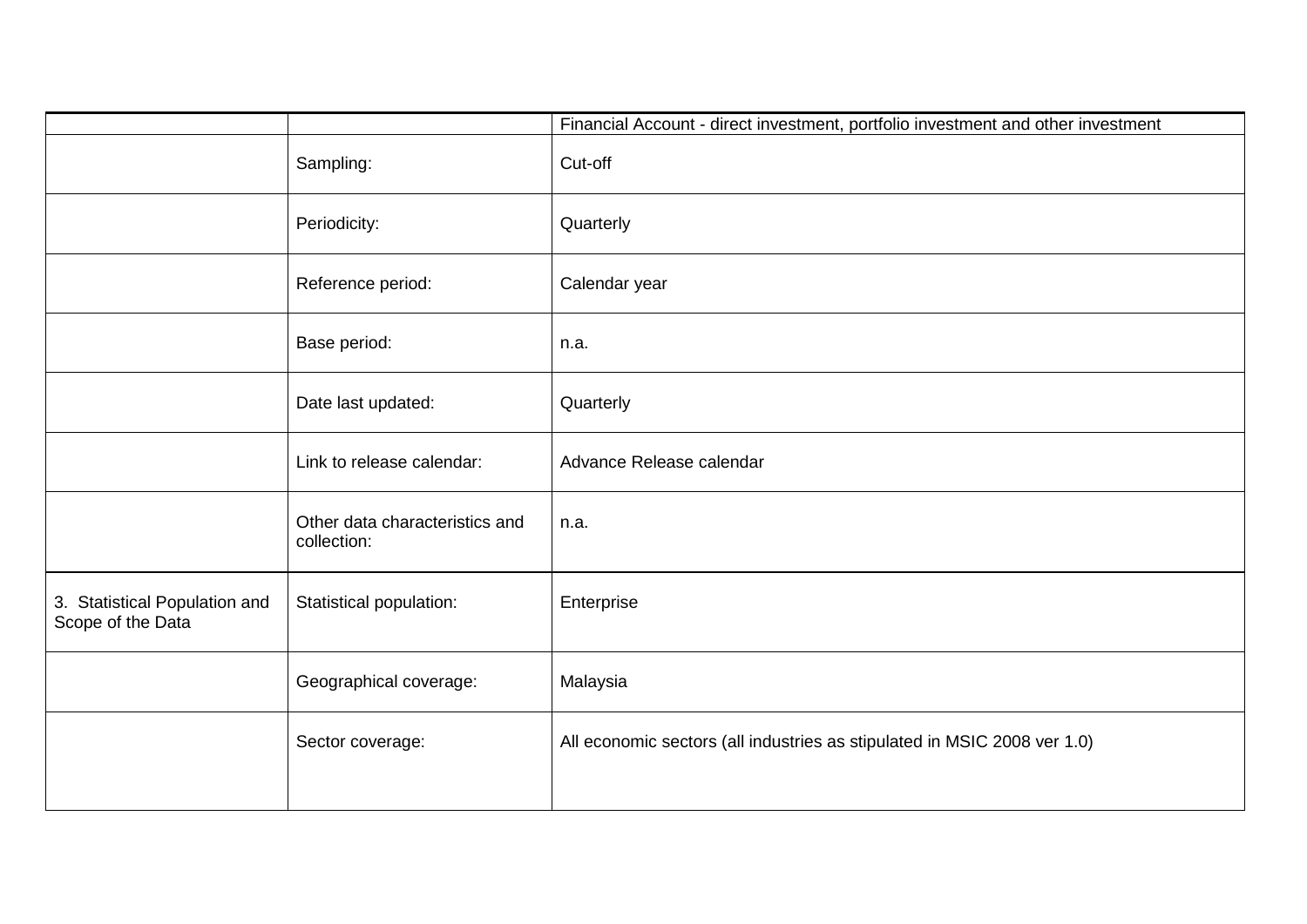| Institutional coverage: | General government, monetary authorities, public sector corporations, banking<br>institutions and non-banks.                                                                                                                                                                                                                                                                                                                                                                                                                                                                                                                                                                                                                                                                                                                                                                                                                                                                                                                                                    |
|-------------------------|-----------------------------------------------------------------------------------------------------------------------------------------------------------------------------------------------------------------------------------------------------------------------------------------------------------------------------------------------------------------------------------------------------------------------------------------------------------------------------------------------------------------------------------------------------------------------------------------------------------------------------------------------------------------------------------------------------------------------------------------------------------------------------------------------------------------------------------------------------------------------------------------------------------------------------------------------------------------------------------------------------------------------------------------------------------------|
| Item coverage:          | Current account:<br>i) Goods & services - exports and imports of goods, transportation, travel and<br>other services<br>Income - compensation of employees, investment income which comprises<br>ii)<br>direct investment (dividends, reinvested earnings, interest), portfolio (dividend,<br>interest) & other investment (interest).<br>iii) Secondary income - general government (such as grant, aids, donations, taxes,<br>fines & fees) and other sectors (worker remittances and other transfers)<br>Capital account:<br>Capital transfers (debt forgiveness and migrant transfers) and acquisition/disposal of<br>non-produced non-financial assets.<br>Financial account:<br>Direct investment (equity capital, reinvested earnings, other capital – debt securities,<br>trade credit, loans and placements/deposits), portfolio investment (equity securities,<br>debt securities-bonds & notes and money market instruments, financial derivatives) and<br>other investment (trade credits, loans, currency and deposits, other assets/liabilities). |
| Population coverage:    | 3800 Enterprises (IIP - 2600; ITS - 1200)                                                                                                                                                                                                                                                                                                                                                                                                                                                                                                                                                                                                                                                                                                                                                                                                                                                                                                                                                                                                                       |
| Product coverage:       | n.a                                                                                                                                                                                                                                                                                                                                                                                                                                                                                                                                                                                                                                                                                                                                                                                                                                                                                                                                                                                                                                                             |
| Other coverage:         | n.a                                                                                                                                                                                                                                                                                                                                                                                                                                                                                                                                                                                                                                                                                                                                                                                                                                                                                                                                                                                                                                                             |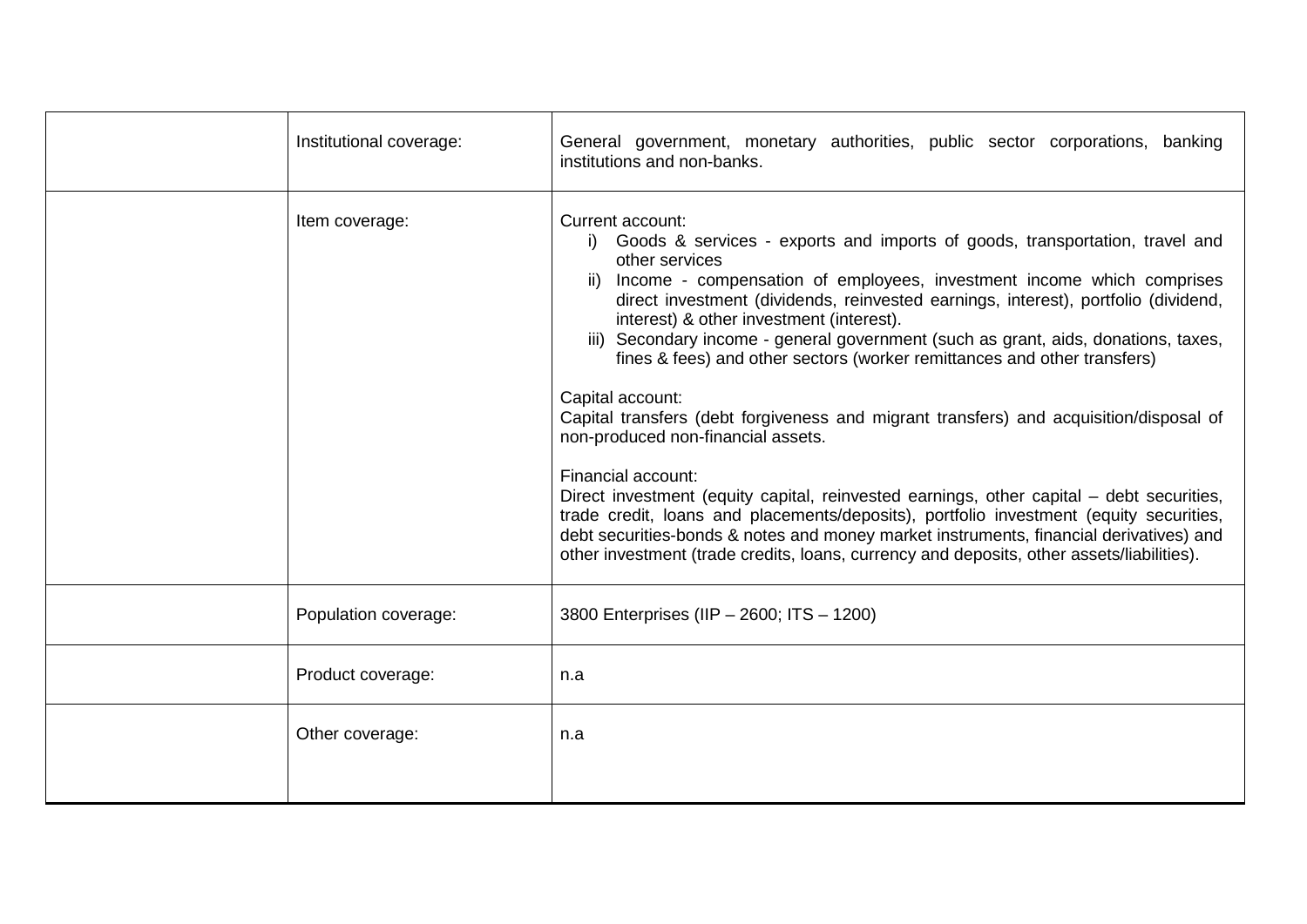| 4. Statistical Concepts and<br><b>Classifications Used</b> | Key statistical concepts used  | Balance of Payments and International Investment Position Manual, IMF, Sixth<br>i)<br>Edition<br>Manual on Statistics of International Trade in Services (MSITS) 2010<br>ii) |
|------------------------------------------------------------|--------------------------------|------------------------------------------------------------------------------------------------------------------------------------------------------------------------------|
|                                                            | <b>Classifications used</b>    | Standard components of Balance of Payments and International Investment Position<br>Manual, IMF, Sixth Edition                                                               |
| 5. Statistical<br>Computation and<br><b>Dissemination</b>  | Aggregation and consolidation: | <b>National level</b>                                                                                                                                                        |
|                                                            | Estimation:                    | n.a.                                                                                                                                                                         |
|                                                            | Imputation:                    | n.a.                                                                                                                                                                         |
|                                                            | Transformations:               | n.a.                                                                                                                                                                         |
|                                                            | Validation:                    | Structure, consistency, range and logical checks                                                                                                                             |
|                                                            | Index type                     | n.a.                                                                                                                                                                         |
|                                                            | Weights:                       | n.a.                                                                                                                                                                         |
|                                                            | Seasonal Adjustment:           | n.a.                                                                                                                                                                         |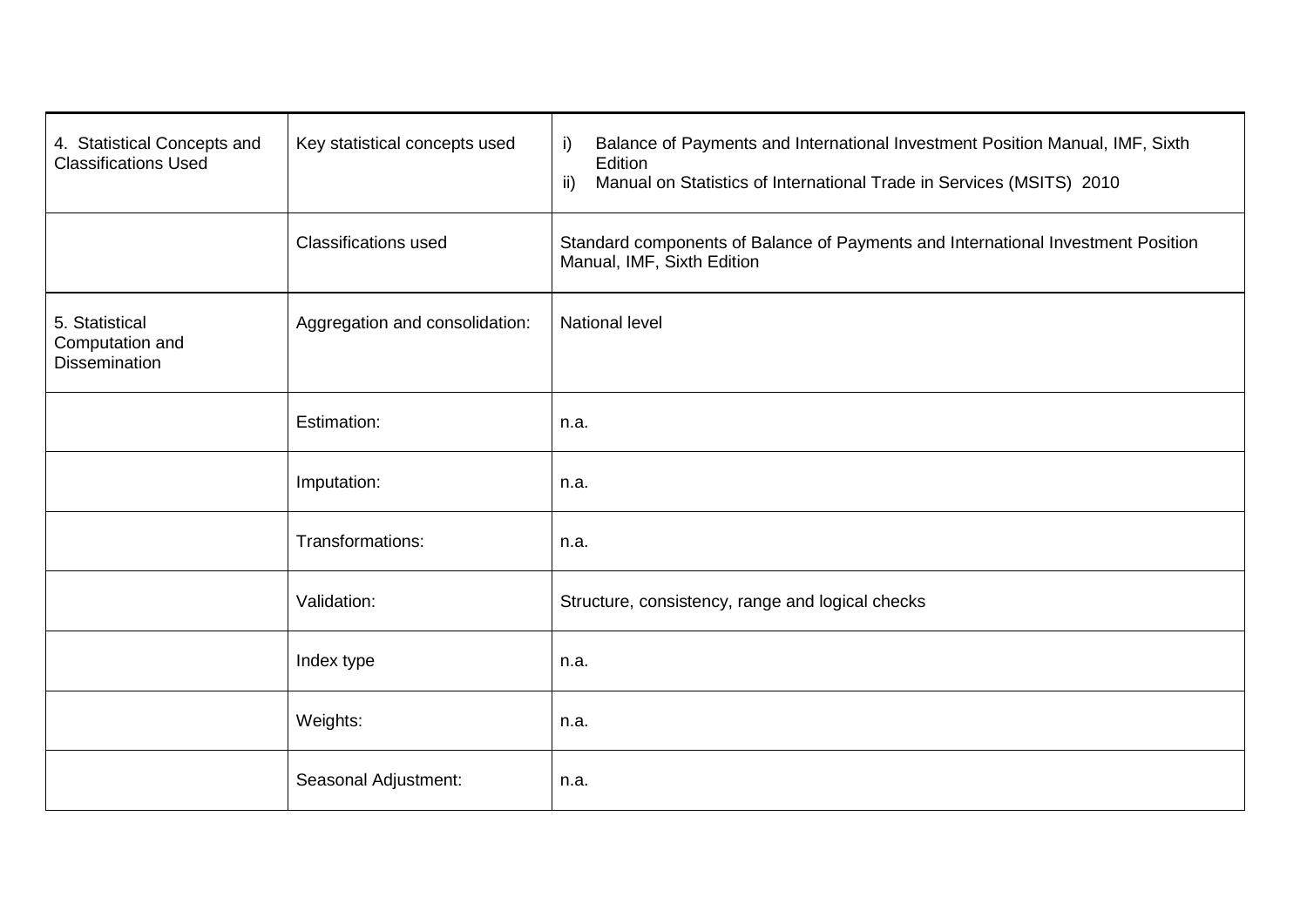| Other computation and<br>adjustments: | Goods: Coverage adjustments are made by DOSM to include exports of water,<br>electricity, ships, aircraft and smuggled goods and to exclude goods for                                                                                                                                                                                                                                                                                                                                                                                                                                                                                                                                                                                                                                                    |
|---------------------------------------|----------------------------------------------------------------------------------------------------------------------------------------------------------------------------------------------------------------------------------------------------------------------------------------------------------------------------------------------------------------------------------------------------------------------------------------------------------------------------------------------------------------------------------------------------------------------------------------------------------------------------------------------------------------------------------------------------------------------------------------------------------------------------------------------------------|
|                                       | processing and storage (no change of ownership), goods for repairs and<br>returned goods. For merchandise imports, DOSM makes coverage adjustment<br>to include military imports, purchases of goods in foreign ports by resident<br>shipping companies, imports of ships, aircraft, smuggled goods, water and<br>electricity, and to exclude goods for processing and storage (no change of<br>ownership), goods for repairs and returned goods.                                                                                                                                                                                                                                                                                                                                                        |
|                                       | Services:<br>Transportation: For debits, DOSM uses a data model that is built up from<br>$\circ$                                                                                                                                                                                                                                                                                                                                                                                                                                                                                                                                                                                                                                                                                                         |
|                                       | import c.i.f. of goods (to derive import f.o.b.).<br>Travel services credits; DOSM uses a data model that is built up from<br>data for tourist expenditure (from the Annual Departing Visitors' Survey<br>conducted by the Tourism Malaysia and tourist arrivals (from the<br>Department of Immigration). For debits, a similar model is used. For<br>border travellers, benchmark data on expenditure is based on the survey<br>conducted by DOSM.<br>Insurance services: For debits insurance on freight, the data are<br>extracted from import c.i.f. of goods.<br>Financial services: FISIM elements are calculated by using relevant<br>information from IIP survey.<br>$\theta$ Other services: No adjustments are made to source data.<br>Primary Income: No adjustments are made to source data. |
|                                       | Secondary Income: No adjustments are made to source data.<br>Capital account: No adjustments are made to source data.                                                                                                                                                                                                                                                                                                                                                                                                                                                                                                                                                                                                                                                                                    |
|                                       | Direct investment: IIP survey is designed for collecting quarterly data required<br>for compiling detailed statistics on direct investment. The movements in financial<br>assets and liabilities due to other changes (market price, foreign exchange and<br>others) are excluded from the value of transactions.                                                                                                                                                                                                                                                                                                                                                                                                                                                                                        |
|                                       | Portfolio investment: IIP survey is designed for collecting quarterly data required<br>for compiling detailed statistics on portfolio investment. The movements in<br>financial assets and liabilities due to other changes (market price, foreign<br>exchange and others) are excluded from the value of transactions.<br>Other investment: No adjustments are made to source data.                                                                                                                                                                                                                                                                                                                                                                                                                     |